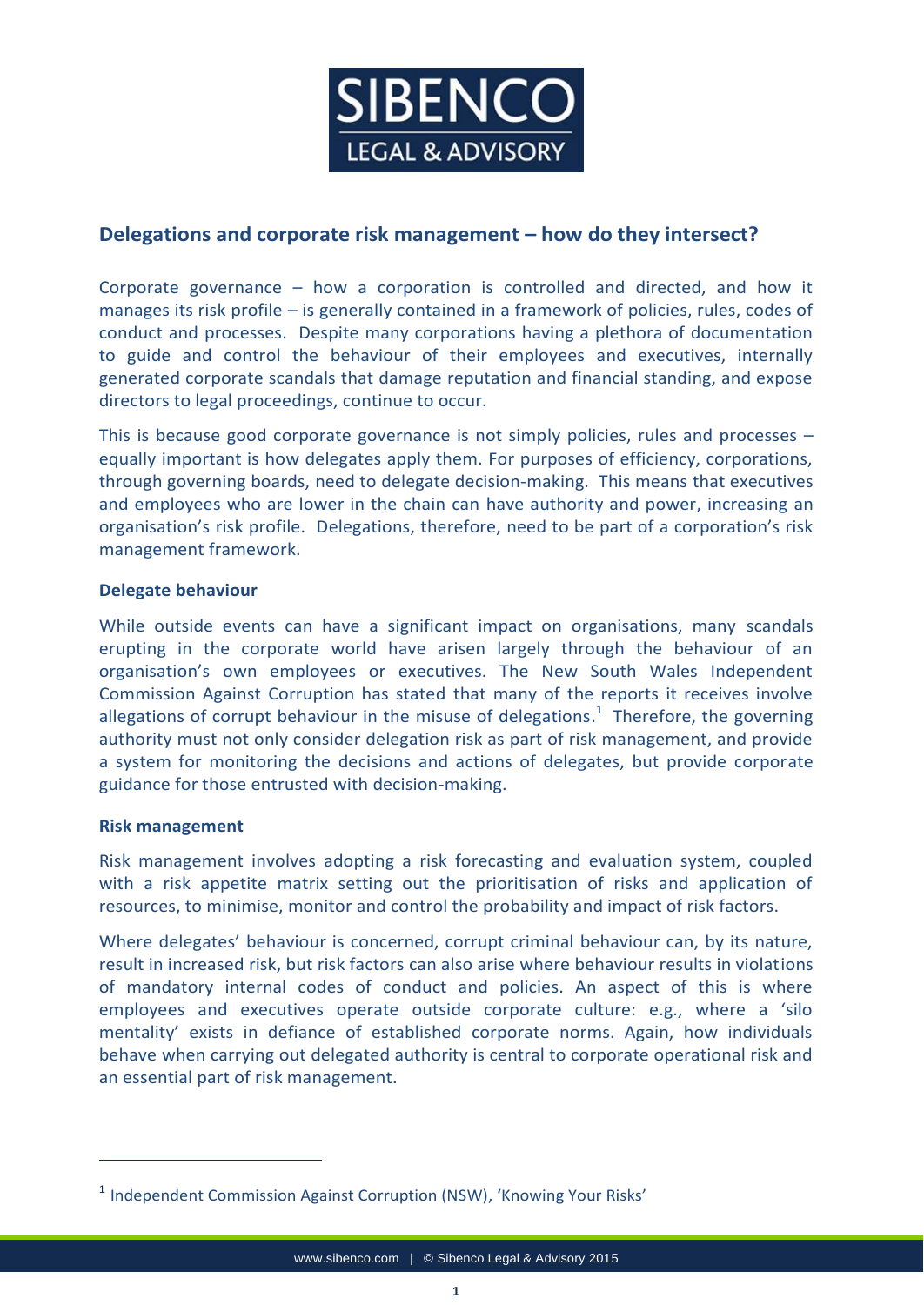

#### **Delegations and monitoring**

Delegations are necessary – they allow for nimble decision-making, empower employees, can reduce 'red tape' and increase organisational efficiency and performance. However, having delegations in place without accountability controls and regular monitoring can allow behavioural issues to go undetected. For successful monitoring, there must be transparency, accountability and an effective flow of information, and an effective board that is prepared to set up the necessary controls.

### **How can delegation risks be minimised through board governance?**

Good governance includes devolution of authority and maintaining control over that process.

The following systems assist in good decision-making and operate as risk management tools:

- a comprehensive, readily accessible, delegations framework, identifying clearly monetary limits, boundaries and accountability structures linked to a policy framework, human resources and risk management systems (i.e., it is not a 'standalone' document);
- available and readily accessible policies and procedures that articulate clearly the corporate culture, expectations and obligations;
- a framework of regular reporting to the board on specified decision-making, which corresponds to the organisation's risk matrix and risk appetite;
- a risk management framework that is regularly reviewed and incorporates the organisation's risk appetite;
- a regularly reviewed table of internal and external audits;
- a comprehensive fraud risk education program, which employees undertake each year; and
- a system of training programs for board members, to ensure board members understand fraud management, legal responsibilities and are kept up to date with topical issues and case studies.

Apart from these formal systems, there is much that a proactive board can do, on an ongoing basis, to reduce risk associated with delegated behavior by:

- regularly monitoring the delegations framework;
- regularly revisiting corporate objectives and key performance indicators;
- ensuring board members have the necessary skill sets, which assists in directors being aware of their legal responsibilities and accountabilities, and satisfying 'duty of care' requirements under the Corporations Act;
- regularly ensuring and monitoring compliance with legal and regulatory requirements;